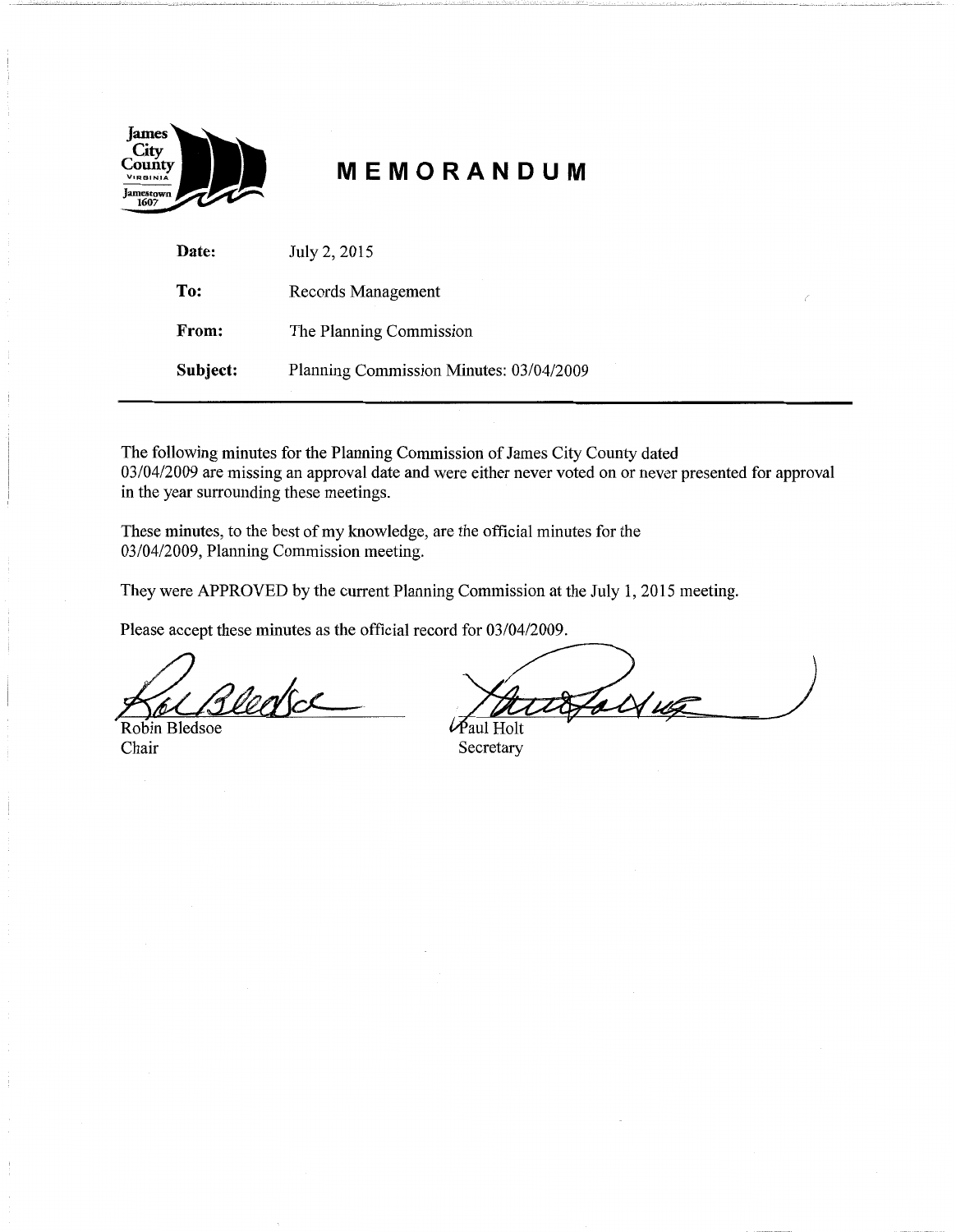## A REGULAR MEETING OF THE PLANNING COMMISSION OF THE COUNTY OF JAMES CITY, VIRGINIA, WAS HELD ON THE FOURTH DAY OF MARCH, TWO-THOUSAND AND NINE, AT 7:00 P.M. IN THE COUNTY GOVERNMENT CENTER BOARD ROOM, IOI-F MOUNTS BAY ROAD, JAMES CITY COUNTY, VIRGINIA.

#### I. ROLLCALL

| Allen Murphy, Director of Planning/Assistant   |
|------------------------------------------------|
|                                                |
|                                                |
|                                                |
|                                                |
| Brian Elmore, Development Management Assistant |
|                                                |
|                                                |

Absent: George Billups

2. ORGANIZATIONAL BUSINESS

Mr. Krapf identified the committee members for the upcoming year.

The Development Review Committee (DRC) will consist of Mr. Poole (Chairman), Mr. Billups, Mr. Fraley, Mr. Henderson, and Mr. Krapf.

The Policy Committee will be comprised of Mr. Henderson (Chairman), Mr. Fraley, Ms. Kratter, Mr. Peck, and Mr. Krapf.

3. PUBLIC COMMENT

Mr. Krapf opened the public comment period.

Mr. Robert Richardson, 2786 Lake Powell Road, showed a video clip from a local television station. He spoke on comments that were broadcast that involved Mr. Henderson. He referred to his website for comments from the public.

Mr. Mickey Harden, 6284 St. John's Wood, spoke concerning the previous comments. He stated how he felt that Mr. Henderson has a right to speak concerning national and local politics.

Mr. Chuck Buell, 112 Killington, spoke on behalf of the James City County Citizens' Coalition (J4C). He spoke on the 2008 Comprehensive Plan update. He stated the Coalition consists of many citizens that live throughout the County, along with many homeowner's associations and other organizations. He stated the three overriding goals of the 2003 Comprehensive Plan were to preserve the quality of life, to control residential growth while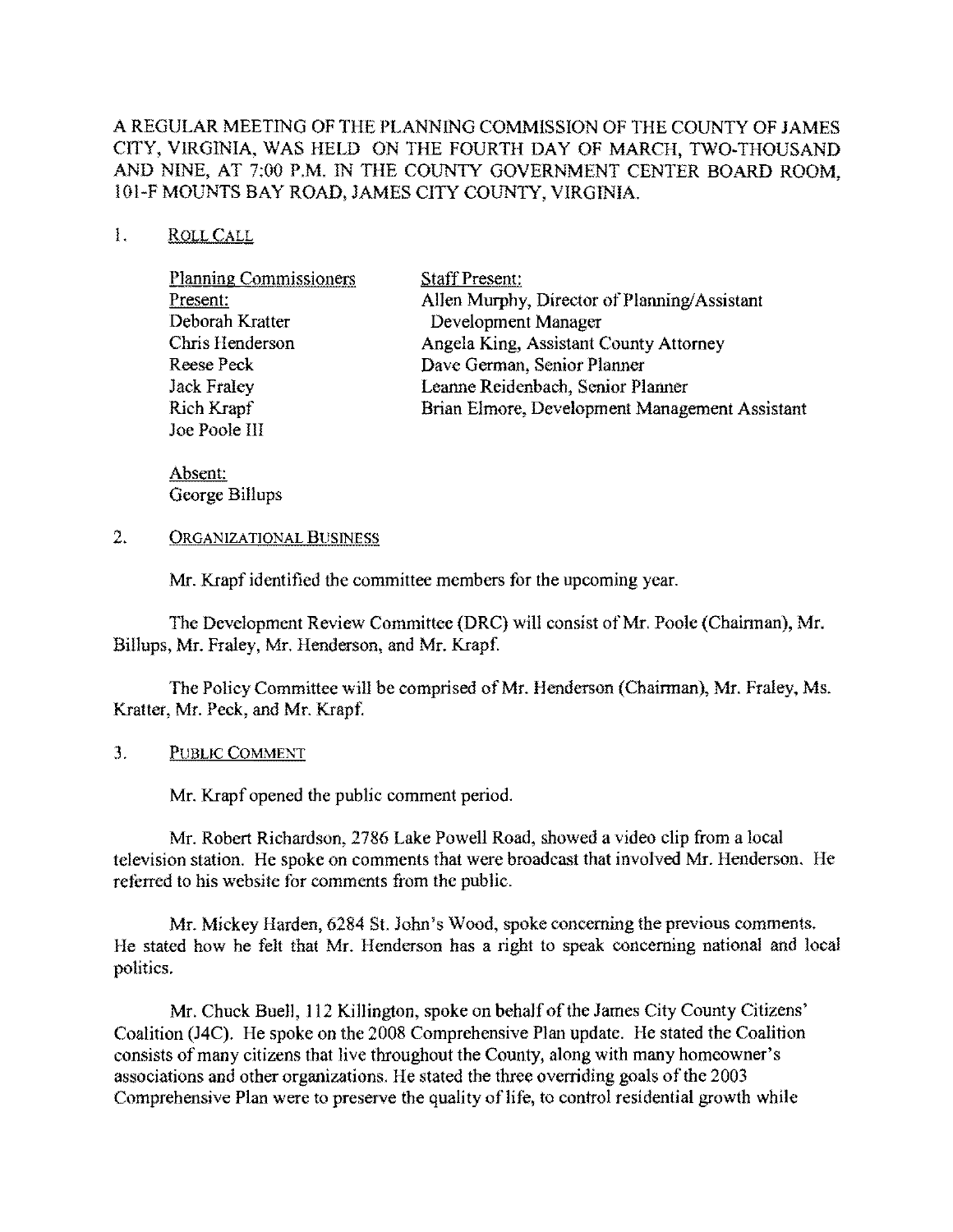2008, Summerplacc. This application is a proposed by-right 165 single-family lot subdivision situated on 924 acres. Items discussed concerning the plan were interconneetivity, the number of cul-se-sacs, and the possibility of a waiver for cul-de-sacs that extend beyond 1,000 feet. There were also discussions concerning topography and the potential of clustering further away from the environmentally sensitive areas. Mr. Poole stated this was a conceptual plan and that the applicant appreciated comments from the ORC. The final plan will come back to the ORC since the development has more than 50 lots.

Mr. Fraley moved that the ORC report be approved.

Mr. Henderson seconded it.

In a unanimous voice vote the report werc approved. (6-0, Billups absent)

#### B. Poliey Committee

Mr. Henderson stated the Policy Committee met three times in February. At the February 11<sup>th</sup> meeting the Committee initiated their review of the Capital Improvement Program. At the February  $18<sup>th</sup>$  meeting the Committee continued their review and prepared a series of recommendations that the Planning Commission will review this evening. Mr. Henderson stated the Committee will be developing a set of eriteria on which to base future reviews of CIP projects. At the February  $24<sup>th</sup>$  meeting the Committee prepared a summary of the changes to the CIP Process which was presented to the Board of Supervisors on February 24, 2009 during a joint worksession. The Committee will meet on March 11, 2009 at 6 p.m. in Building A to discuss amendments to the County Ordinances regarding signage illumination in Community Character Areas and along Community Character Corridors, restrictions on vehicle sales from certain parcels of land, and treatment of non-retail space in calculating parking requirements for outlet malls. Mr. Henderson stated the Committee will also be discussing criteria for CIP ranking.

## C. Other Committee / Commission Reports

Mr. Fraley stated the Steering Committee is continuing its weekly meetings. The meeting scheduled for March 2, 2009 was cancelled due to weather. The next meeting will be March 9, 2009 at 4 p.m. covering public facilities and economic development. Mr. Fraley mentioned the website for an updated schedule and materials.

Mr. Fraley commented on Mr. Buell's presentation from the J4C's. He stated the Steering Committee is reviewing technieal reports, goals, strategies, and actions for various sections of the Comprehensive Plan. He also stated the Committee has extended their schedule by three weeks. Mr. Fraley stated that with build out, under current zoning population estimates are around 118,000 while build out under the Comprehensive Plan designations around 180,000 people. The Committee has not finalized any land use designations. Mr. Fraley stated that it is necessary to have tools to control growth, and the Comprehensive Plan is not a tool to control growth. He stated tools used to control growth would include, but not be limited to, not accepting a level service of traffic for any development lower than a "C" and to have a true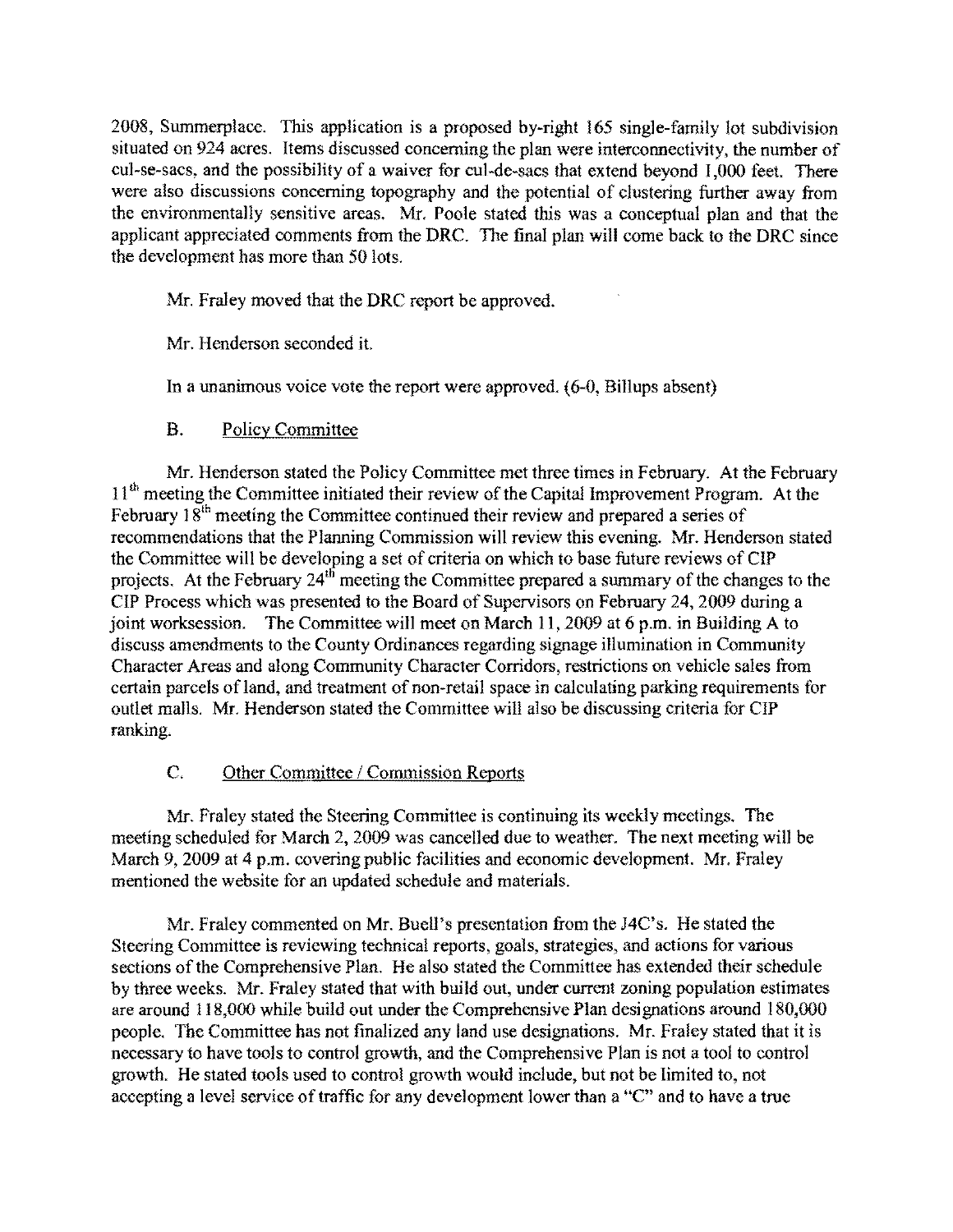Ms. Kratter asked if there were residences adjacent to this property and what was located across the street.

Mr. German answered that residences were located adjacent to the property and the parking lot for the Williamsburg Outlet Mall was across the road. He also stated the property is surrounded by dense vegetation along its side and rear boundaries, and that it is also somewhat shielded from Centerville Road. He stated that the applicant is not proposing any changes to the property that would make it stand out or look di fferent from the adjacent properties.

Mr. Fraley asked if adjacent property owners had been properly notified. He asked if there were any comments from these residents.

Mr. German stated they were notified and that staff did not receive any communication from any of these residents.

Mr. Fraley asked why the project had gone through six separate deferrals.

Mr. German stated the applicant had several issues to address such as the size of the facility, and the State's involvement in the facility concerning licensing, and that there were several design changes that were submitted and required review. The applicant has worked with Code Compliance and the Fire Department to address their concerns. Mr. German stated that staff concerned itself with ensuring that the facility would be safe, comfortable, and feasible before it was presented to the Planning Commission.

Ms. Kratter asked if there was a time limit set with regards to financing and the beginning of construction.

Mr. German stated the applicant had already begun some renovation of the home, and is entitled to use the residence as a group home by-right. There is a two-year time limit from the date the Board of Supervisors approves the application for the site to be operational as an adult day care center. Mr. German stated that the applicant intended to bring in residents in small numbers and expand the operation gradually.

Mr. Krapf asked if there was any public comment on this application.

Being no comments, Mr. Krapf closed the public hearing.

Mr. Poole moved that the application be approved. He noted that this application is not merely a commercial enterprise, but specifically addresses the need of a special population.

Ms. Kratter seconded the motion.

Mr. Henderson suggested that the hours of operation expanded.

Sister Agnes spoke on behalf of the application, stated that there is a need to be flexible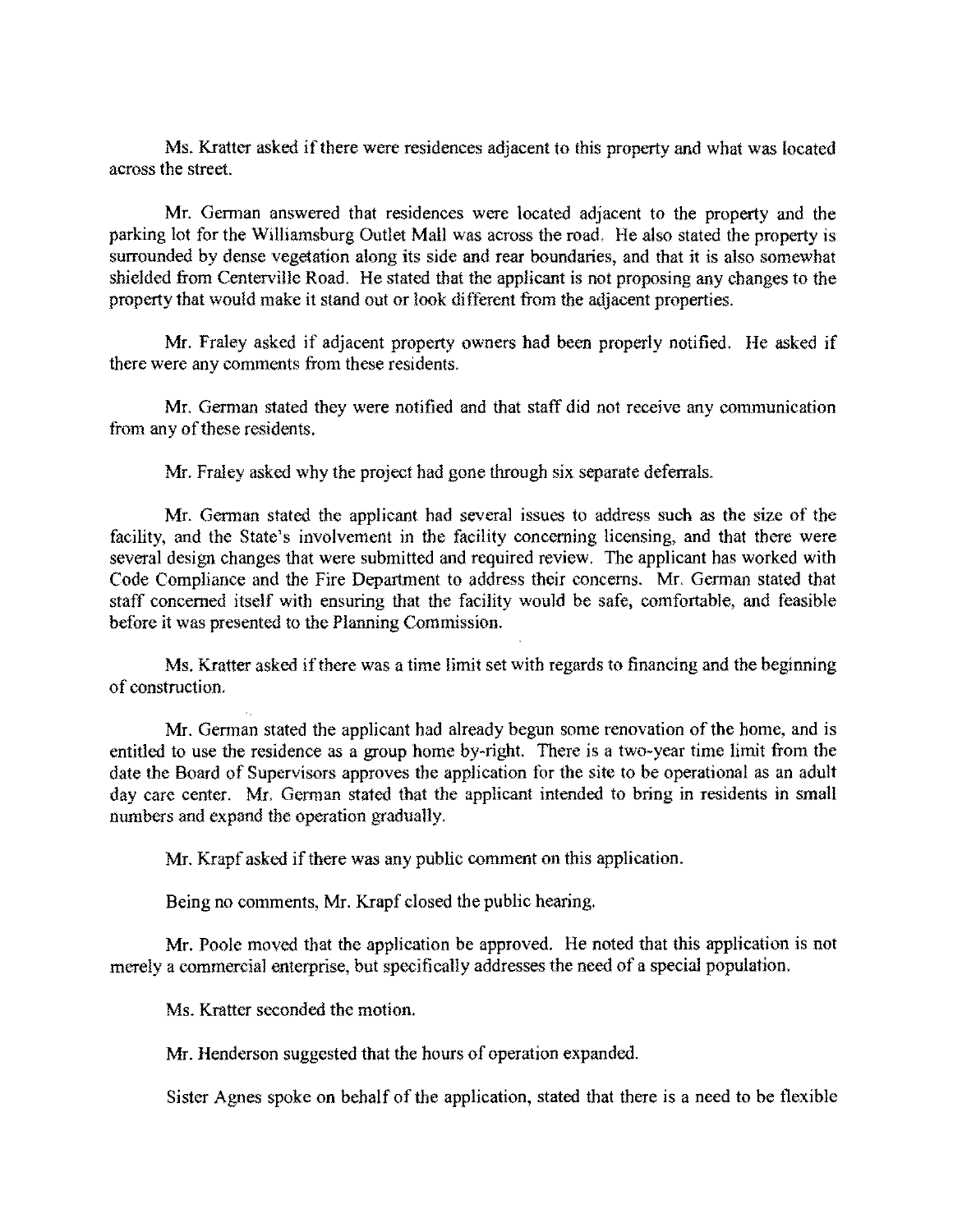Mr. Fraley asked if staff foresees any issues with past or future applications of this type of use where the days and/or hours have been limited.

Mr. Murphy stated that staff reviews each case separately. He stated he believed this was the first special use permit application that has been received for an adult day care facility located in a residential structure. He stated that no precedent had been set by previous cases. He stated that staff was comfortable with the conditions listed with the special use permit, including the adjusted hours.

Mr. Fraley asked if specific information, such as the hours of operation in this case, were included when notifications are sent to adjacent property owners. This may cause some different responses from the adjacent residences.

Mr. Murphy thought that might be possible; however, the specific operating details of an application are not normally known when the advertisement is placed in the newspaper. If this information was available early in the application process, and it was pertinent, then staff would make every attempt to relay that information. He stated that the advertisements tend to be generic, making it incumbent on the recipient to take notice of it, and to participate in the public hearing process if he/she has an interest in commenting on the case.

Mr. Fraley stated there have been problems with notifications in the past. He thought it was important for the public to be aware that notifications are general in nature, and that it is incumbent upon interested people to follow up with staff to obtain more details.

Mr. Poole stated that the Planning Commission has been diligent in delaying cases when proper notification has not been given. He also mentioned that signs are placed at or near the property referenced for a pending case, and that he had noticed such signage on the subject parccl.

Mr. Henderson felt that size of the structure, compared to the total acreage of the property, should help to mitigate any effects on traffic.

Mr. Krapf restated the motion as to approve the application with the operating hours being Monday - Sunday from 6:30 a.m. to 7:00 p.m.

In a roll call vote the application was approved. (6-0) AYE: Poole, Fraley, Kratter, Henderson, Peek, Krapf. (Absent - Billups)

#### D. SUP-0026-2008 Williamsburg Place Expansion

Ms. Leanne Reidenbach stated that this application is for a spccial use permit to allow a 40 bed psychiatric care facility on the site of Williamsburg Place on a parcel zoned M-1, Limited Business/Industrial. The site is located at 5477 and 5485 Mooretown Road and is shown as Limited Industry on the Comprehensive Plan. Staff believes that is an appropriate area for an expansion and has suggested a few conditions to limit storm water runoff to the CSX right-of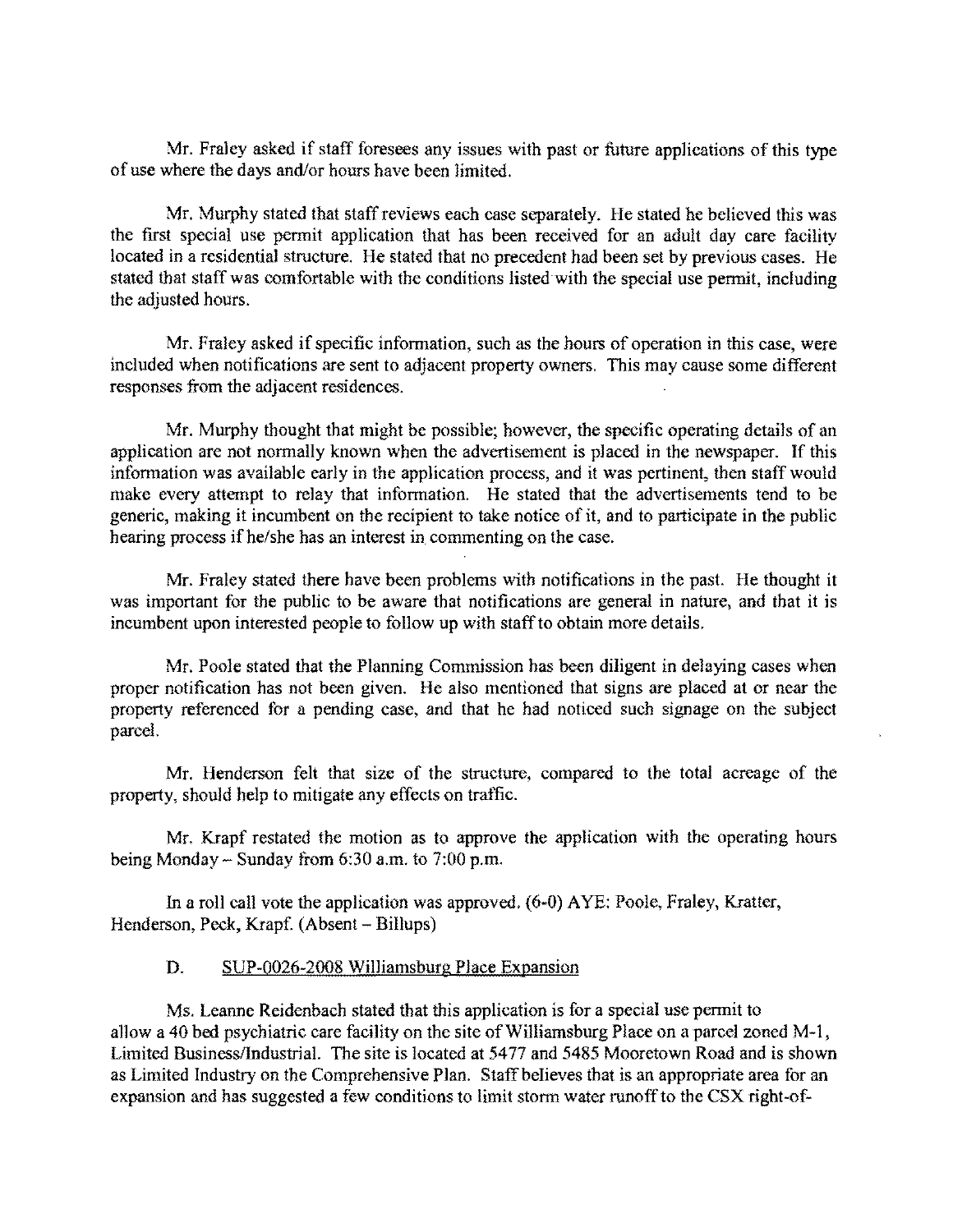Ms. Reidenbach stated the landscape requirement applies to the Mooretown Road frontage of the property rather than the CSX property. She stated that staff has left it up to the discretion of the applicant as to how to situate the building.

Mr. Fraley asked if there was agreement as to what 125% of code meant with respect to landscaping.

Ms. Reidenbach stated that condition  $#10$ , which addresses landscaping on Mooretown Road, was a condition on the prior special use permit. It has already been satisfied with the exception of the additional five parking spaces. This condition specifically states that 125% is based on the number of plants and trees.

Mr. Fraley asked if the ordinance was clear as to what this means.

Mr. Murphy stated that the language under condition #10 is clear. There have been discussions in the past and staff intends to be diligent in language in special use permit conditions.

Mr. Krapf opened the public hearing.

Mr. Greg Davis, of Kaufman and Canoles, spoke on behalf of Diamond Healthcare. He stated that Williamsburg Place has a long history in James City County. He displayed a map of the land and where the existing buildings are located and where the expansion will take place. Mr. Davis stated the expansions will add 40 additional beds to the facility, 25 will be for acute psychiatric services for impaired professionals, and 15 of the beds will be reserved for psychiatric inpatient care for those in the local community. Mr. Davis mentioned the environmental considerations that the application has addressed. He stated that the money involved in installing and maintaining pervious pavement would be best directed toward the expensive cistem system and the bioretention facility. He stated this expansion will have 55 new full time staff positions and a budget of \$3.5 million in salary, wages, and benefits. The estimated purchase of services and supplies would be \$500,000 and the estimated capital expenditure for the projeet would be \$9.5 million. He displayed the conceptual architectural drawing. Mr. Davis asked the Commission to take notice of the letters of support issued to the State in the Certificate of Public Needs process by Eastem State Hospital, Sentara Williamsburg Regional Medical Facility, and by the County Administrator.

Mr. Krapf closed the public hearing.

Mr. Fraley complimented the applicant and the environmental protections that the application provided. He fclt that this was an industry that the County should be targeting for growth.

Mr. Henderson thanked the applicant for presenting a strong application and for being a strong corporate citizen in the County. It is important that the County recognizes the applicant's efforts and their need to expand. Mr. Henderson thought it was important to recognize the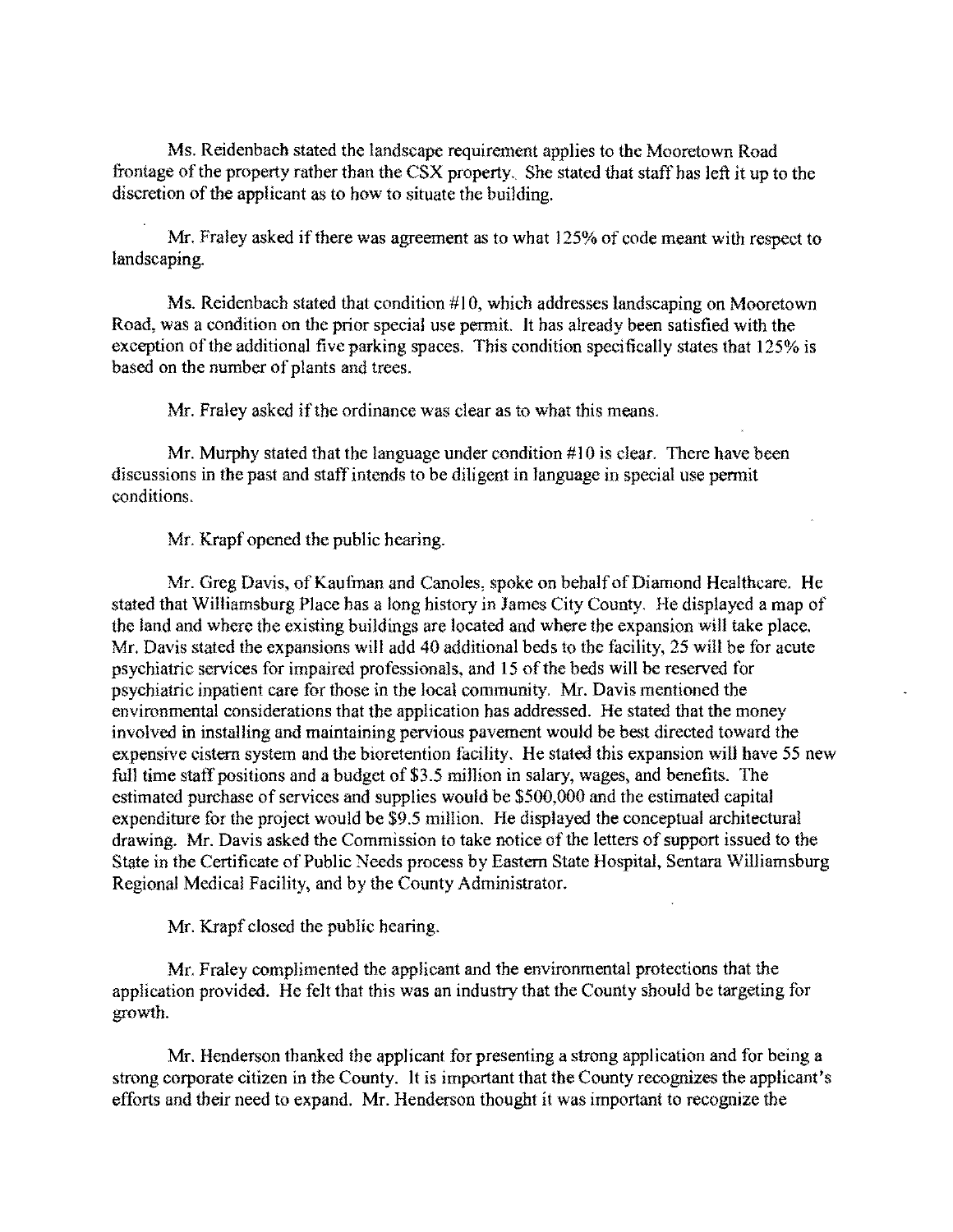will be feedback from the Board of Supervisors before next year's rankings are done.

Mr. Henderson asked about the Warhill Community Gymnasium and the funding for FY09 and FY10. He thought it was important to mention that this was a budgeted item and then was deleted from FY09 budget. He felt this project was important to consider for funding in FY10 and an estimated amount should be included in the packet forwarded to the Board.

Mr. Krapf stated that in the staff report there are some specifie recommendations, this project being one of them, and maybe this should be included in the recommendation to the Board of Supervisors.

Ms. Reidenbach noted that she would include the dollar amount for the gymnasium with the information forwarded to the Board of Supervisors.

Mr. Fraley noted that this project was footnoted in the information that staff provided. He stated the Committee recommended that financing for the gymnasium be included in any bond offering for the new law enforcement building.

Mr. Poole thanked those who were on the Policy Committee for their hard work. He appreciated the quali fications in the report.

Mr. Fraley wanted to thank Ms. Reidenbach, Ms. Kate Sipes, and Mr. John McDonald for their work on this project.

Ms. Kratter moved to adopt the recommendation for the FY 2010 - FY2016 Capital Improvements Program.

Mr. Poole seconded the motion.

In a roll call the recommendation was approved. (6-0) AYE: Poole, Fraley, Kratter, Henderson, Peck, Krapf. (Absent - Billups)

7. PLANNING DIRECTOR'S REPORT

Mr. Murphy stated the agenda for the March 9, 2009 Steering Committee meeting will include discussion on public facilities and economic development.

Mr. Krapf asked about the Shaping our Shores presentation.

Mr. Murphy answered this project will be presented to the Board of Supervisors in a worksession. A report will be distributed to the Board of Supervisors. He anticipated a presentation to thc Planning Commission by staff following the worksession, possibly in May.

Mr. Henderson asked what the current status was of Settler's Market given the recent financial issues concerning AIG and their affiliated developers.